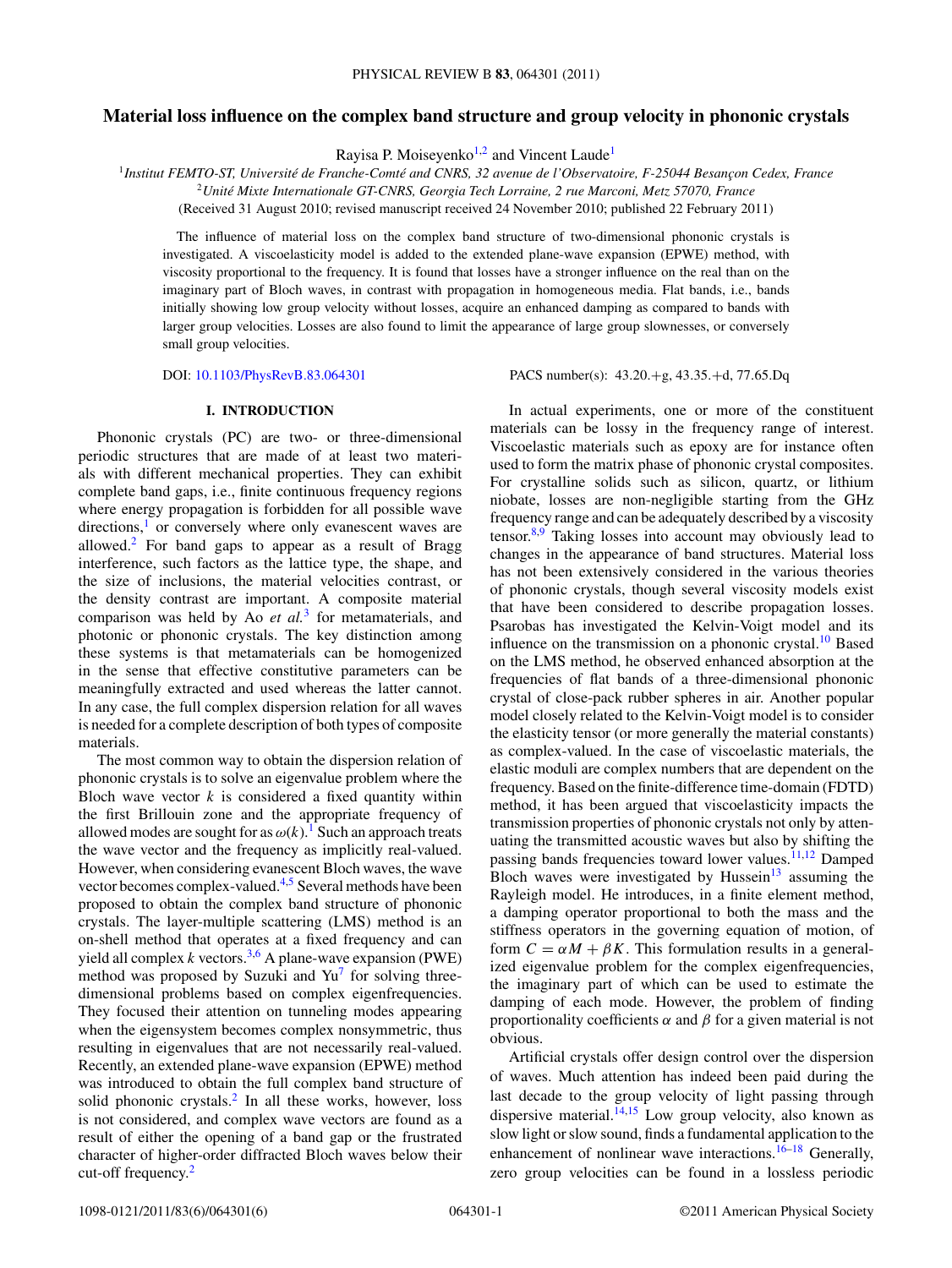<span id="page-1-0"></span>structure when the Bloch wave vector sits on the boundary of the Brillouin zone. It is however well known in slow light optics that loss can play nasty tricks. Based on a simple model where the dielectric constant has a small imaginary part, Pedersen *et al.* have shown that the group velocity is limited to finite values larger than zero.<sup>[19](#page-5-0)</sup> The interplay of slow group velocities with losses arising for scattering or imperfections in photonic crystal slabs has also been widely discussed. $20,21$ 

In this paper, we consider obtaining the full complex band structure of phononic crystals containing viscoelastic media. Through the EPWE method, we can thus monitor the effect of losses on both the real and the imaginary part of the frequency-dependent wave vector. We give a simple formula for the precise evaluation of the group velocity at any point of the band structure. We show that the minimal group velocity that can be achieved is limited by loss, but also that enhanced losses are observed for flat bands.

## **II. LOSSY PHONONIC CRYSTALS**

We consider monochromatic wave propagation in a perfectly periodic phononic crystal composed of homogeneous viscous materials. Figure 1 shows the definition of the geometrical parameters in the case of a square-lattice two-dimensional phononic crystal. The relevant EPWE method is summarized in this section. From the Bloch-Floquet theorem, all fields are expressed as the product of a periodic function times an exponential term. The three displacements  $u_i$  ( $i = 1,2,3$ ) are, for instance,

$$
u_i(\mathbf{r}) = \sum_n u_{in} \exp(-i\mathbf{G}^n \mathbf{r}) \exp[i(\omega t - \mathbf{k} \cdot \mathbf{r})], \qquad (1)
$$

where the  $G<sup>n</sup>$  are the reciprocal lattice vectors and **k** is the Bloch wave vector. A similar expression holds for the stresses.

In order to include material damping, the rank-4 viscosity tensor  $\eta_{ijkl}$  is introduced. This tensor has the same symmetry as the elastic tensor  $c_{ijkl}$ <sup>[8](#page-5-0)</sup> Attenuation is assumed to increase linearly with frequency as it proper to polymers $8$  but also to crystalline solids such as silicon, quartz or lithium niobate.<sup>[9](#page-5-0)</sup> For monochromatic waves, a complex-valued elastic tensor can then be written as

$$
c'_{ijkl} = c_{ijkl} + \iota \omega \eta_{ijkl}.
$$
 (2)



FIG. 1. (Color online) (a) Unit-cell of a square-lattice twodimensional phononic crystal. The rod diameter and the pitch of the array are *d* and *a*, respectively. (b) Sketch of the corresponding first Brillouin zone.

More generally, any frequency dependent complex elastic tensor could be considered to model loss, without any further modification of the method.

We focus our attention on the evaluation of complex wave vectors as a function of frequency. We can formulate the same generalized eigenvalue problem as in lossless elastic media,<sup>2</sup> but for the generalization of the elastic tensor to the form in Eq. (2),

$$
\begin{pmatrix} -C_2 & I_d \\ \omega^2 R - B & 0 \end{pmatrix} \begin{pmatrix} U \\ iT' \end{pmatrix} = k \begin{pmatrix} D & 0 \\ C_1 & I_d \end{pmatrix} \begin{pmatrix} U \\ iT' \end{pmatrix}.
$$
 (3)

In this equation, the propagation direction is given by a unit vector *α* and the modulus of the wave vector is the eigenvalue *k*. The eigenvector contains both the displacements and the stresses measured along the propagation direction,  $T' = \alpha_i T_i$ . The expressions for the submatrices are equally valid for 1D, 2D, and 3D phononic crystals and are given by

$$
B = G_i A_{ij} G_j,\tag{4}
$$

$$
C_1 = G_i A_{ij} \alpha_j, \tag{5}
$$

$$
C_2 = \alpha_i A_{ij} G_j, \tag{6}
$$

$$
D = \alpha_i A_{ij} \alpha_j, \tag{7}
$$

with the definition  $(G_i)_{mn} = (k_{0i} + G_i^m) \delta_{mn}$ , with  $\mathbf{k}_0$  some fixed wave vector.  $\mathbf{k}_0$  is introduced so that band structures can be generated along directions in the Brillouin zone that do not cross the  $\Gamma$  point. In all the previous equations, summation is implicit over any repeated index. Material constants (elastic constants, and piezoelectric and dielectric constants in the case of piezoelectric solids) enter the *Aij* matrices; the mass density enters the *R* matrix. Note that the generalized eigenvalue problem for the case of plate and surface waves in 2D phononic crystals, $^{22}$  but also out-of-plane propagation in 2D phononic crystals[,23,24](#page-5-0) appear as special cases of the above formulation.

As compared to the lossless case, the difference is that the matrices  $C_1, C_2, B, D$  are now complex-valued and frequency dependent. As a consequence, the propagative or evanescent character of eigenvalues cannot be predicted anymore: there are no purely real solutions nor complex-conjugate pairs of solutions, only complex solutions. A complex wave vector describes a wave attenuated or amplified along its propagation, depending on the sign of the imaginary part. Furthermore, band gaps are not truly apparent anymore, except by comparing to the related lossless problem obtained by setting viscosity values to zero.

As the wave vector is complex-valued, care should be taken in the definition of the group velocity. We introduce the group slowness as

$$
s_g(\omega) = \text{Re}\left(\frac{\partial k(\omega)}{\partial \omega}\right) \tag{8}
$$

and consider the group velocity as the inverse of this quantity. There are several possibilities in practice to calculate group quantities. The crudest approach consists in approximating the derivative by finite differences between two consecutive points of the band structure; this approach is both inefficient and imprecise. Another possibility could be to use the equality of the group velocity with the energy velocity. We rather make use of the properties of right and left eigenvectors, following an idea by Thurston. $25$  Using the shorthand notations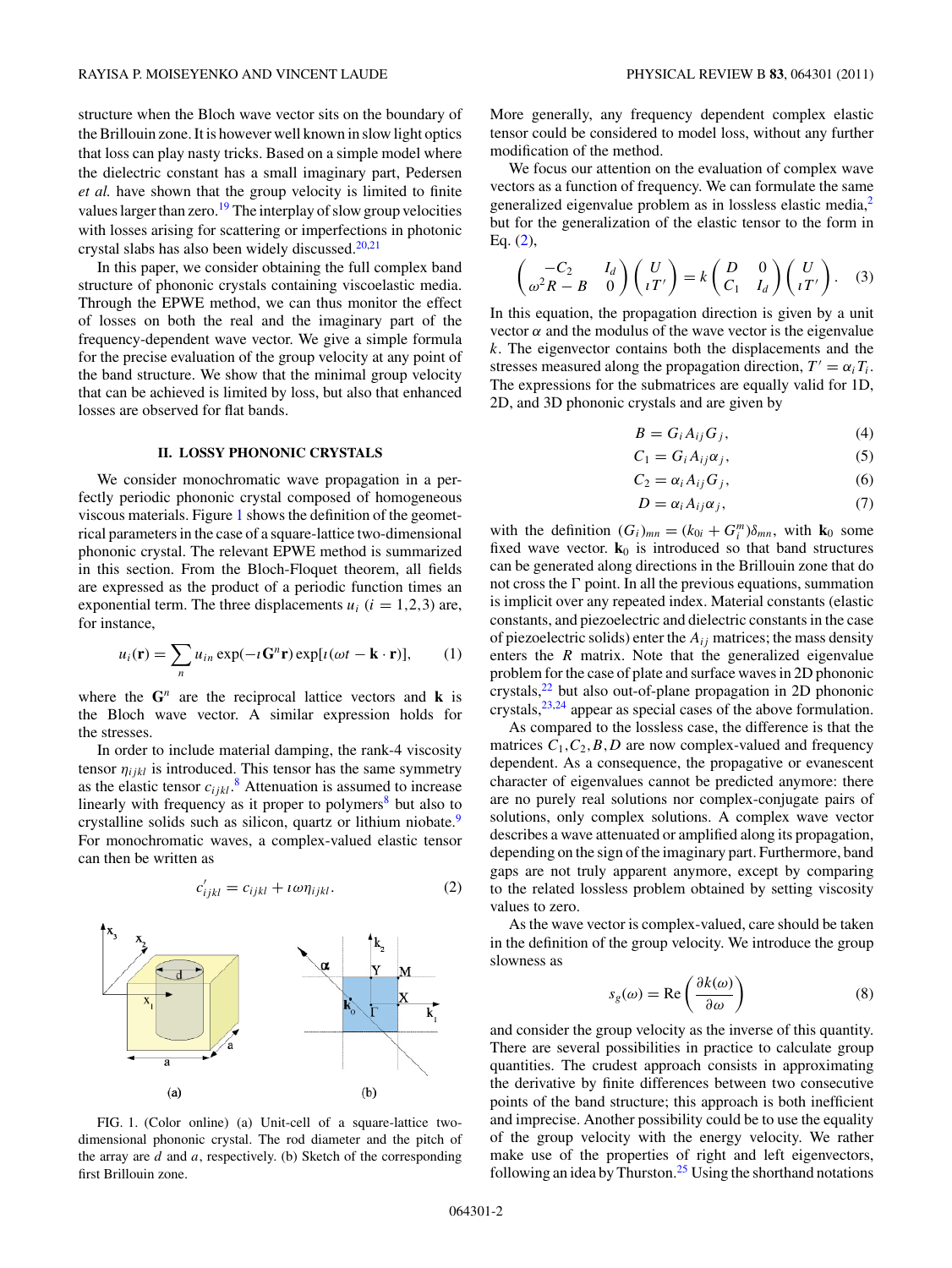<span id="page-2-0"></span> **and**  $A_1$ **<b>h** =  $kA_2$ **h** for the generalized eigenvalue problem in Eq. [\(3\)](#page-1-0), the Appendix shows that

$$
s_g(\omega) = \text{Re}\left(\frac{\mathbf{h}_l^T \left(\frac{\partial A_1}{\partial \omega} - k \frac{\partial A_2}{\partial \omega}\right) \mathbf{h}_r}{\mathbf{h}_l^T A_2 \mathbf{h}_r}\right),\tag{9}
$$

where  $h_l(\omega)$  and  $h_r(\omega)$  are, respectively, a left and a right eigenvector of the same eigenvalue  $k(\omega)$ . This formula offers a practical and accurate means of evaluating the group slowness and group velocity at any point of the band structure. Note that we do not attempt in this paper to attribute a physical meaning to the imaginary part of the group slowness.

# **III. RESULTS**

We consider for definiteness a two-dimensional square lattice phononic crystal made of steel rods in epoxy. The rod diameter and the pitch of the array are denoted *d* and *a*, respectively. Because the viscosity model is frequency dependent, we cannot simply reduce frequencies as is usual when displaying the band structure of lossless phononic crystals. We specify  $d = 2.5$  mm and  $a = 3$  mm in all the computations of this paper. With the rod axis aligned along the  $x_3$  axis, there is a complete decoupling of waves polarized in-plane (with displacements  $u_1$  and  $u_2$  only) from pure shear waves (with displacement  $u_3$  only). For simplicity, we consider only pure shear wave propagation, but the conclusions of this paper apply to in-plane wave propagation as well. Material constants used for representing isotropic steel and epoxy are given in Table I . With the dimensions chosen for the phononic crystal, the shear band gap would appear around 300 kHz, approximately. Losses in steel are neglected compared to those in epoxy, and three different levels for the shear viscosity of epoxy are considered in Table I. It should be pointed out that precise values of the viscosity are not available and that many different epoxy compositions can be obtained experimentally. The values for the shear viscosity in this paper are arbitrary and are intended for qualitative comparison only.

The complex band structures presented in Figs. 2, [4,](#page-3-0) [5,](#page-3-0) and  $6$  were computed along the  $\Gamma X$  direction of the first Brillouin zone with 11 Fourier harmonics in each direction of space. Complex band structures were obtained by solving the eigenvalue problem for a discrete number of frequencies followed by sorting using the continuity of  $k(\omega)$ , of the polarization and of the group slowness. One third of the eigenvalues in Eq. [\(3\)](#page-1-0) correspond to pure shear (out-of-plane) waves and the rest to in-plane waves; only pure shear waves are shown in the band structures. In order to ease the reading

TABLE I. Material constants for steel and epoxy, restricted to pure shear wave propagation. Four different arbitrary viscosity values are considered for epoxy.

| Material     | $c_{44}$ (GPa) | $\rho$ (kg/m <sup>3</sup> ) | $\eta_{44}$ (Pa.s) |
|--------------|----------------|-----------------------------|--------------------|
| <b>Steel</b> | 82             | 7630                        | $\theta$           |
| Epoxy 0      | 1.331          | 1100                        | $\theta$           |
| Epoxy 1      | 1.331          | 1100                        | 8                  |
| Epoxy 2      | 1.331          | 1100                        | 80                 |
| Epoxy 3      | 1.331          | 1100                        | 160                |

of complex band structures, they are presented using three panels, showing the frequency as a function of the real and the imaginary part of the wave vector, and the group slowness as a function of frequency. Real parts of the wave vector are displayed within a range slightly exceeding the first Brillouin zone in order to highlight periodicity. In contrast, imaginary parts of the wave vector are not subjected to periodicity.<sup>2</sup> They are displayed within a limited range, but there are other complex bands outside this range. Each band was assigned a color and a line type, so that modifications caused by viscosity can be monitored from one band structure to another.

Figure 2 displays the complex band structure in the lossless case. There are two shear band gaps indicated by the gray regions. Two Bloch waves are propagative at low frequencies and are labeled  $B0+$  and  $B0-$ . The plus (+) and minus (-) signs are used to indicate propagation to the right and to the left, respectively. According to the analysis in Ref. [2](#page-5-0) making an analogy between phononic crystals and diffraction gratings, they have a (0*,*0) order of diffraction. Starting from the reduced frequency  $\omega a/(2\pi) \approx 1.7$  they interact with bands  $B1b+$  and *B*1*b*−, respectively. The latter bands, like *B*1*a*+ and *B*1*a*−, have a (1*,*0) order of diffraction. Also apparent are bands *B*2*a*+, *B*2*a*−, *B*2*b*+, and *B*2*b*−, all having a (2,0) order of diffraction. Note that all bands with an order of diffraction larger than zero start with a rather large value of the imaginary part of the wave vector at low frequencies. Such phonons are then strongly damped even in the lossless phononic crystal.



FIG. 2. (Color online) Complex dispersion relation computed with the EPWE method for a lossless square-lattice phononic crystal of steel rods in epoxy, with parameters  $a = 3$  mm and  $d = 2.5$  mm. In the complex band structure, the reduced frequency is presented as a function of (a) the real part and (b) the imaginary part of the wave vector. (c) The group slowness is shown as a function of the reduced frequency. Frequency band gaps are underlined in gray.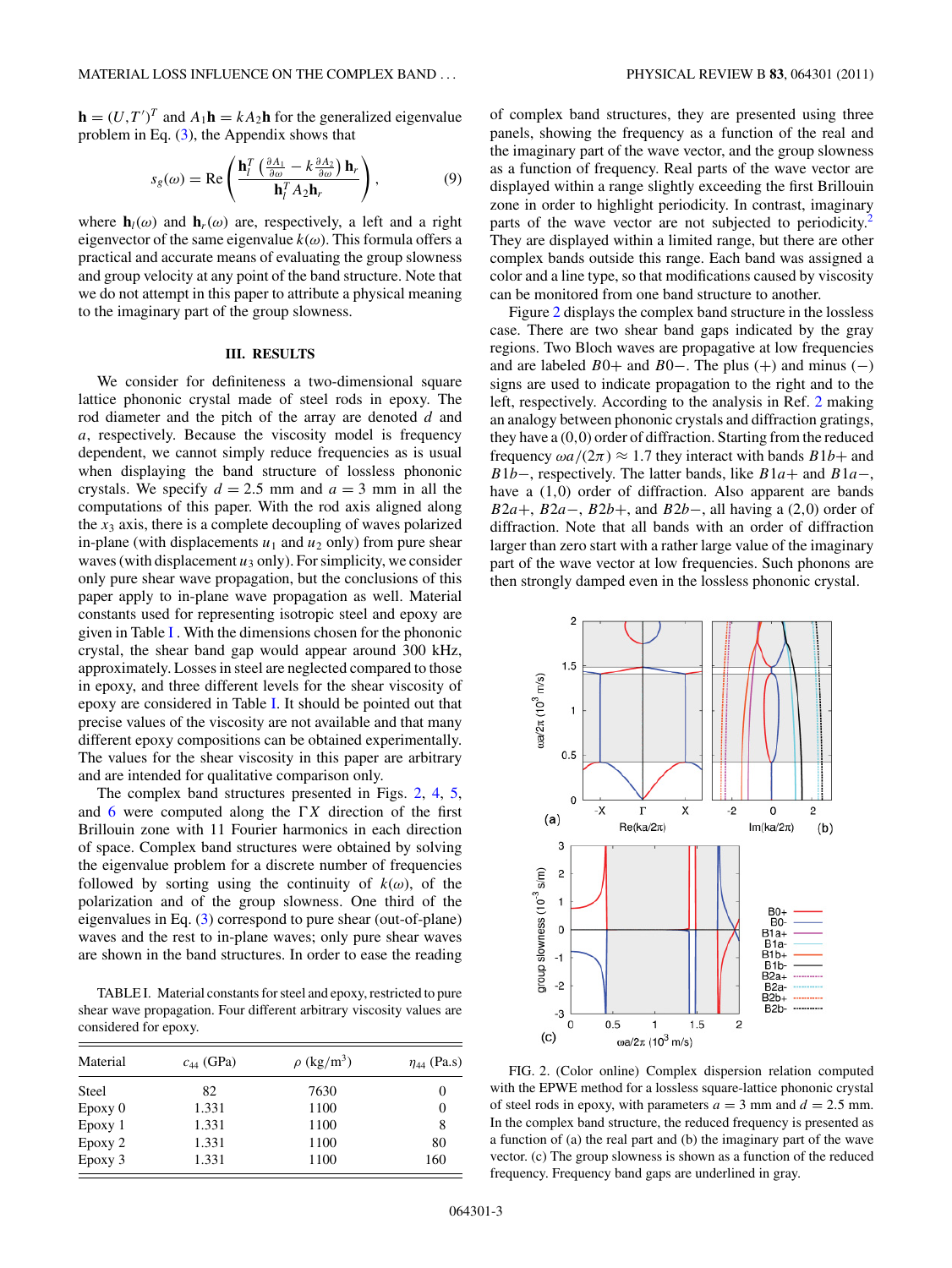<span id="page-3-0"></span>

FIG. 3. (Color online) Imaginary part of the wave vector for propagation of shear waves in epoxy with various values of the shear viscosity.

The group slowness of bands *B*0+ and *B*0− is infinite at the entrance and at the exit of the band gaps, or equivalently the group velocity vanishes at these points. In contrast, the group slowness for these two bands vanishes throughout the first band gap, since the real part of the wave vector is a constant in this frequency range. However, this apparent infinite group velocity is found in conjunction with exponential decay on propagation. The physical picture is that of classical wave tunneling in periodic structures and no violation of causality can be found in this case.  $26-28$  Within the second band gap, the group slowness of bands *B*0+ and *B*0− then goes to infinity at  $\omega a/(2\pi) \approx 1.75$ . Again, these phonons are simultaneously attenuated within this frequency range.

Before turning to the effect of viscosity on phononic crystals, we recall its influence on homogeneous materials. It is well known that viscosity has a larger influence on the imaginary part than on the real part of the wave vector of initially propagative modes in homogeneous media. $29,30$ Indeed, in the limit of small viscosity the real part is almost unaffected while the damping of a pure shear plane wave is given by $9$ 

$$
\operatorname{Im}(k) = \frac{\eta_{44}\omega^2}{2\rho V_T^3},\tag{10}
$$

with the shear velocity  $V_T = \sqrt{c_{44}/\rho}$ . This equation stresses the dependence of damping with the square of the frequency in the frame of the viscoelastic model of Eq. [\(2\)](#page-1-0). This homogeneous damping is plotted in Fig. 3 in the same units as the band structures and for the values of shear viscosity considered in Table [I.](#page-2-0)

The shear viscosity is given the value  $\eta_{44} = 8 \text{ Pa} \cdot \text{s}$  in Fig. 4 . For this small value, propagation of waves in homogeneous epoxy is only made slightly lossy at higher frequencies, as Fig. 3 illustrates. However, the complex band structure of the phononic crystal is in contrast much more affected, though the steel inclusions remain non viscous in the EPWE computation.



FIG. 4. (Color online) Complex dispersion relation computed with the EPWE method for a lossy square-lattice phononic crystal of steel rods in epoxy, with parameters  $a = 3$  mm,  $d = 2.5$  mm, and  $\eta_{44} = 8$  Pa·s. In the complex band structure, the reduced frequency is presented as a function of (a) the real part and (b) the imaginary part of the wave vector. (c) The group slowness is shown as a function of the reduced frequency.



FIG. 5. (Color online) Complex dispersion relation computed with the EPWE method for a lossy square-lattice phononic crystal of steel rods in epoxy, with parameters  $a = 3$  mm,  $d = 2.5$  mm, and  $\eta_{44} = 80$  Pa·s. In the complex band structure, the reduced frequency is presented as a function of (a) the real part and (b) the imaginary part of the wave vector. (c) The group slowness is shown as a function of the reduced frequency.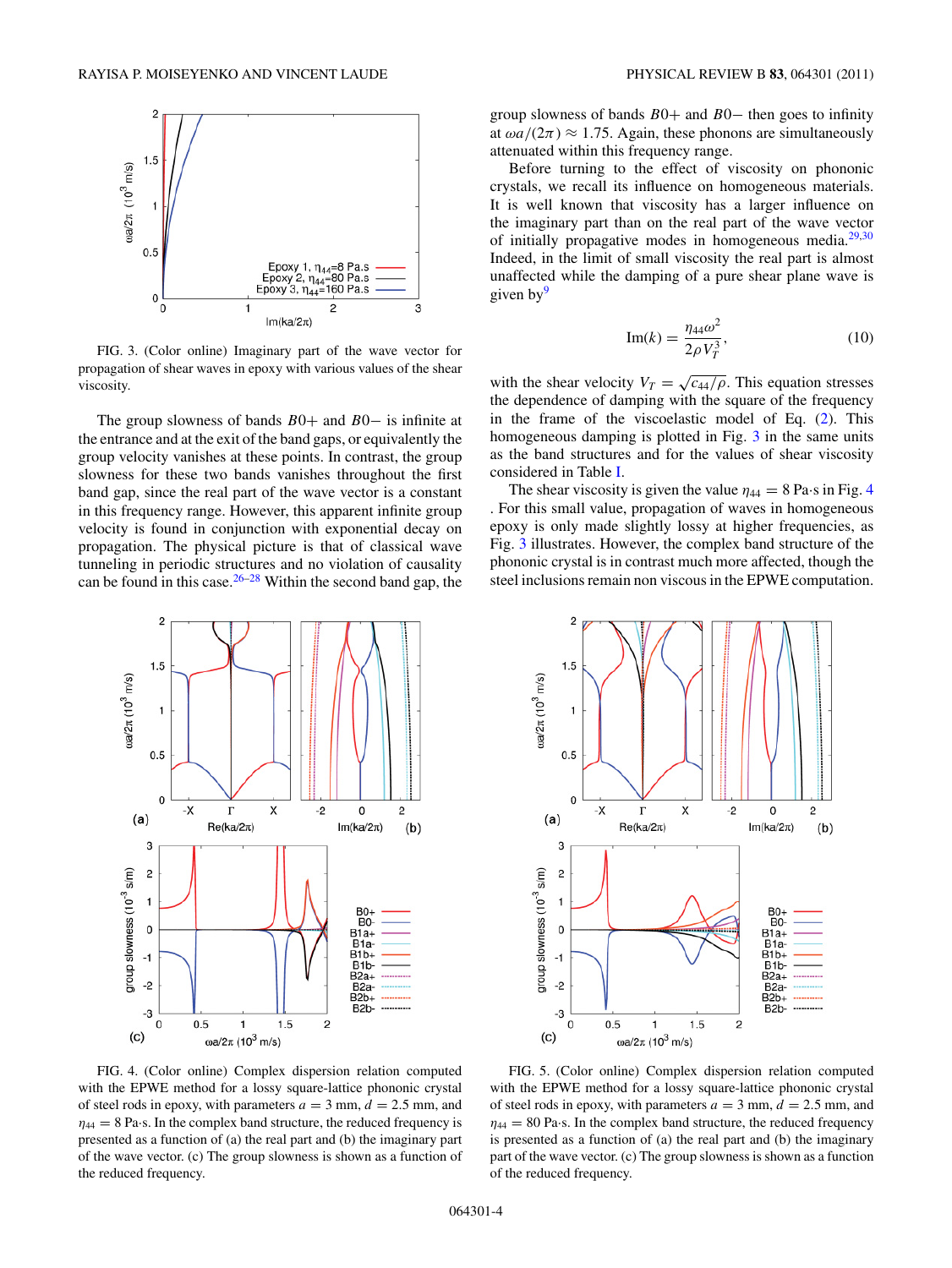<span id="page-4-0"></span>

FIG. 6. (Color online) Complex dispersion relation computed with the EPWE method for a lossy square-lattice phononic crystal of steel rods in epoxy, with parameters  $a = 3$  mm,  $d = 2.5$  mm, and  $\eta_{44} = 160 \text{ Pa} \cdot \text{s}$ . In the complex band structure, the reduced frequency is presented as a function of (a) the real part and (b) the imaginary part of the wave vector. (c) The group slowness is shown as a function of the reduced frequency.

The most striking modification of the band structure occurs around the zero group velocity points, including the edges of the stop bands at the  $\Gamma$  and the *X* points of the Brillouin zone. Indeed, every sharp corner of the band structure becomes rounded. This rounding effect is more pronounced at higher frequencies, as the effect of viscosity on the elastic constants increases linearly with frequency. It can also be seen that viscosity is affecting more the real part than the imaginary part of the wave vector, in striking contrast with the homogeneous case.

The shear viscosity is further increased to  $\eta_{44} = 80 \text{ Pa} \cdot \text{s}$  and 160 Pa·s in Figs. [5](#page-3-0) and 6, respectively. The trends observed with the smaller value of  $\eta_{44}$  are naturally amplified, and it can be further observed that the influence of viscosity is greater on the bands with the smallest imaginary part of the wave vector and the smallest group velocity in the lossless case. Frustrated evanescent Bloch waves, i.e., bands with a diffraction order larger than one, are almost not affected as long as the frequency remains well below their cutoff. The rather flat real bands that were connecting the first and the second band gap in the lossless case (part of *B*0+ and *B*0−) are washed out with increasing viscosity. It can also be observed that band gaps cannot anymore be defined when viscosity is important, because all *k* values are complex and the bang gap edges have no precise value. Again, because the effects of viscosity increase with frequency, this is even more pronounced at the exit than at the entrance of a band gap. On the technical side,

one good point is that there are no more degenerated points in the band structures, so that it becomes easier to distinguish between the different Bloch waves.

The group slowness was going to infinity at four different frequencies in the lossless case of Fig. [2.](#page-2-0) As the viscosity is increased in Figs. [4,](#page-3-0) [5,](#page-3-0) and 6, the corresponding peaks become more and more attenuated. Similarly to the photonic crystal case discussed by Pedersen *et al.*, [19](#page-5-0) the group velocity is then limited to finite values larger than zero, the value of the limit increasing with viscosity. We finally note that the group slowness (or the group velocity) can change from positive to negative as a result of a combination of damping and dispersion for some bands.

# **IV. CONCLUSION**

We have constructed a model for lossy phononic crystals containing viscoelastic media. We have shown how complex band structures can be computed in this case via the extended plane-wave expansion method (EPWE). As any material is intrinsically lossy, especially at high frequencies, such a model is important when analyzing the results of actual experiments. Significantly, we have found that contrary to homogeneous materials, the real part of the wave vector is more affected by losses than is its imaginary part. This effect is especially pronounced whenever the group velocity is small, for instance at the edges of a band gap. It also causes flat bands to acquire enhanced losses. Furthermore, the group velocity is limited by losses to finite values larger than zero, the value of the limit increasing with the level of viscosity. The combination of damping and dispersion could give rise to an increase in the absorption of waves by phononic crystals, with potential applications to sound shields or backing materials for ultrasound.

#### **ACKNOWLEDGMENT**

Financial support by the Agence Nationale de la Recherche under grant no. ANR-09-BLAN-0167-01 is gratefully acknowledged.

## **APPENDIX**

Let us rewrite Eq.  $(3)$  as

$$
A_1(\omega)h_r(\omega) = k(\omega)A_2(\omega)h_r(\omega), \tag{A1}
$$

with

$$
A_1(\omega) = \begin{pmatrix} -C_2 & I_d \\ \omega^2 R - B & 0 \end{pmatrix}, \tag{A2}
$$

$$
A_2(\omega) = \begin{pmatrix} D & 0 \\ C_1 & I_d \end{pmatrix}, \tag{A3}
$$

$$
h_r(\omega) = \begin{pmatrix} U \\ jT' \end{pmatrix} .
$$
 (A4)

Note that the dependence on frequency of matrix  $A_2$  is only active with loss, because of the viscosity term in the elastic constants. However, matrix  $A_1$  is frequency dependent even for lossless materials, because of the  $\omega^2$  term in factor of the *R* sub-matrix in Eq. (A2). In Eq. (A1),  $h_r(\omega)$  is a right